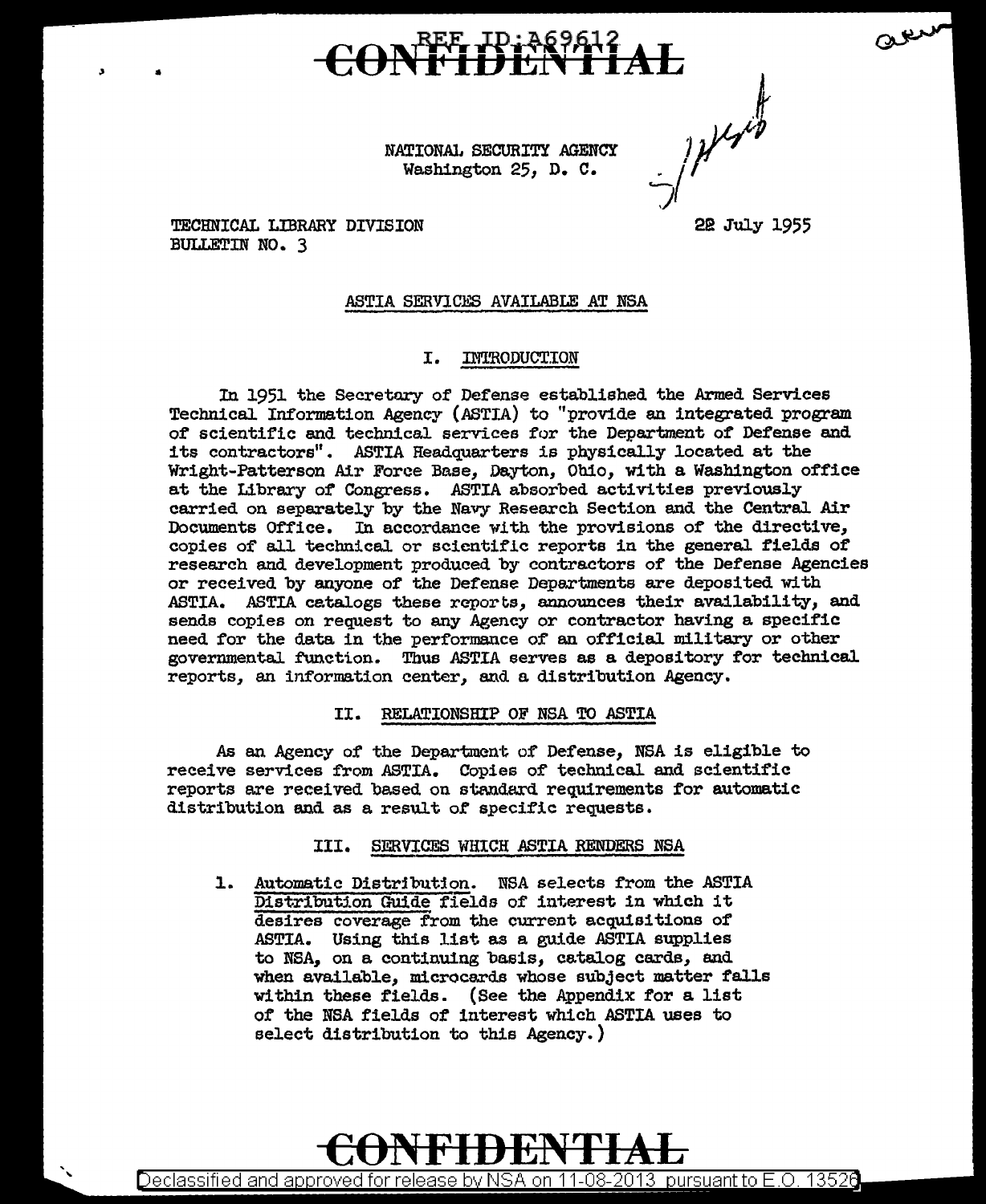## ON<sup>BEF</sup>IPCA62612

#### TECHNICAL LIBRARY DIVISION BULLETIN NO. 3

22 July 1955

- 2. Microcards. The microcard is a  $3''$  x  $5''$  index card with a photographic reduction of a document reproduced and laminated to its back. Up to 60 pages can be put on one card. It can be read with the aid of a microcard reader and serves in lieu of' the document.
- 3. Tit1e Announcement Bulletin. NSA receives periodic editions of' ASTIA' s Title Announcement Bulletin (TAB) which reflects the reports ASTIA has received since the publication of' the previous TAB. Circulation of the TAB may be arranged for PROD units through the Documents Branch (NSA-762) and for the remainder of the Agency through the Technical Library Division, Reference and Circulation Branch (NSA-181).
- 4. Bibliographies. ASTIA furnishes, on request, Report Bibliographies which provide an up-to-date picture of what has been done by whom in any particular field within ASTIA's purview. These are particularly useful when new projects are developed 1n fields in which NSA bad not previously received ASTIA's services. A Comprehensive Bibliography which extends beyond the ASTIA collection and covers the entire range of literature pertinent to a given technical field may also be provided by ASTIA on a transfer of funds basis.
- 5. Service to NSA Contractors. ASTIA will. provide, upon authorization by NSA, the same services to NSA contractors as it does to NSA itself, with two exceptions. The material which the contractor receives must be pertinent to the subject matter of' the contract, and there is a small percentage of documents which are for military use only which they can not receive. This service makes it unnecessary for NSA to support its contractors with technical papers which ASTIA can provide.

IV. USE OF ASTIA SERVICES BY NSA EMPLOYEES

L Request Channe1. Any of the above services which ASTIA renders can be obtained by NSA employees through the Technical Library Division. (Code 131 - Ext. 60248).

- 2 -

### **€0NFIDENTIAL**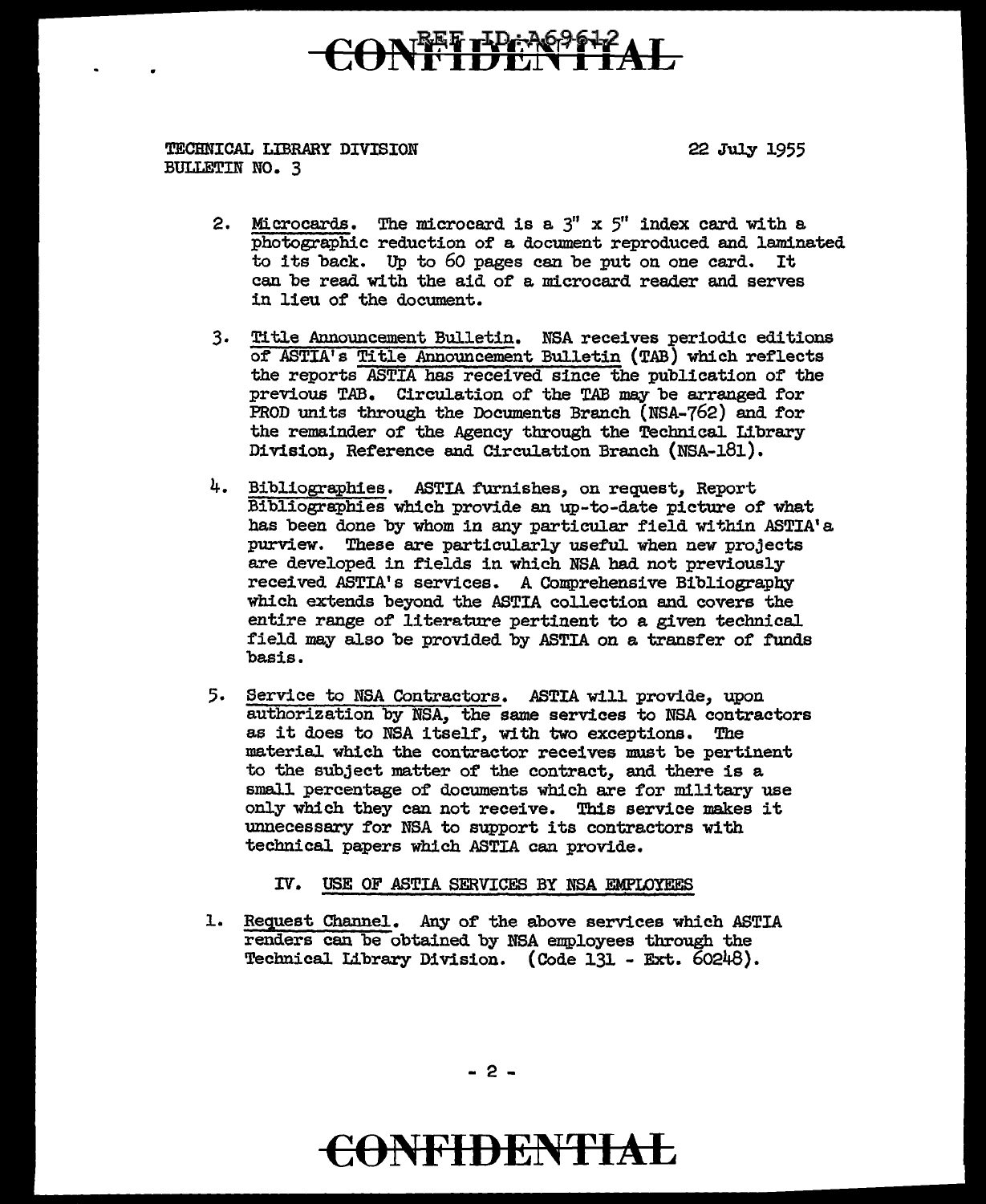## ON FILLETIAL

TECHNICAL LIBRARY DIVISION BULLETIN NO. 3

22 July 1955

- 2. Document Requests.
	- a. Urgent Procurement. Should an employee of NSA have an immediate need for a report which has been listed in ASTIA's TAB he can secure it through the Technical Library Division, Reference and Circulation Branch. When ordering such a report the requestor should specify. the AD number {the ASTIA control number), title, author, producing agency, and contract number if known. Only under extraordinary circumstances will the Library attempt to procure a report in bard copy form if it already holds the report in micro form.
	- b. Normal Procurement. The NSA Library Reports Accessions List is the primary reference source for technical reports available at NSA. If an employee of NSA is interested in a report listed in the TAB which is within NSA's fields of interest, as indicated in the Appendix, he can be reasonably sure that NSA will eventually receive it. If he does not need the report at the moment, but may require it at some future date it will be more economical to wait until the receipt of the report is announced in the NSA Library Reports Accessions List rather than ordering it from the TAB.

V. ASTIA LOANS

l. Duration. Documents are received from ASTIA on either short term or indefinite loan. Short term loans are made when copies can not be made, when extra copies are not available, or when the document is not needed for a longer period. All documents are received from ASTIA on the understanding that when they are no longer required they will be returned. Most ASTIA loans, however, are for an indefinite period and may be kept as long as they are needed.

 $-3 -$ 

## **C0NFIDENTIAL**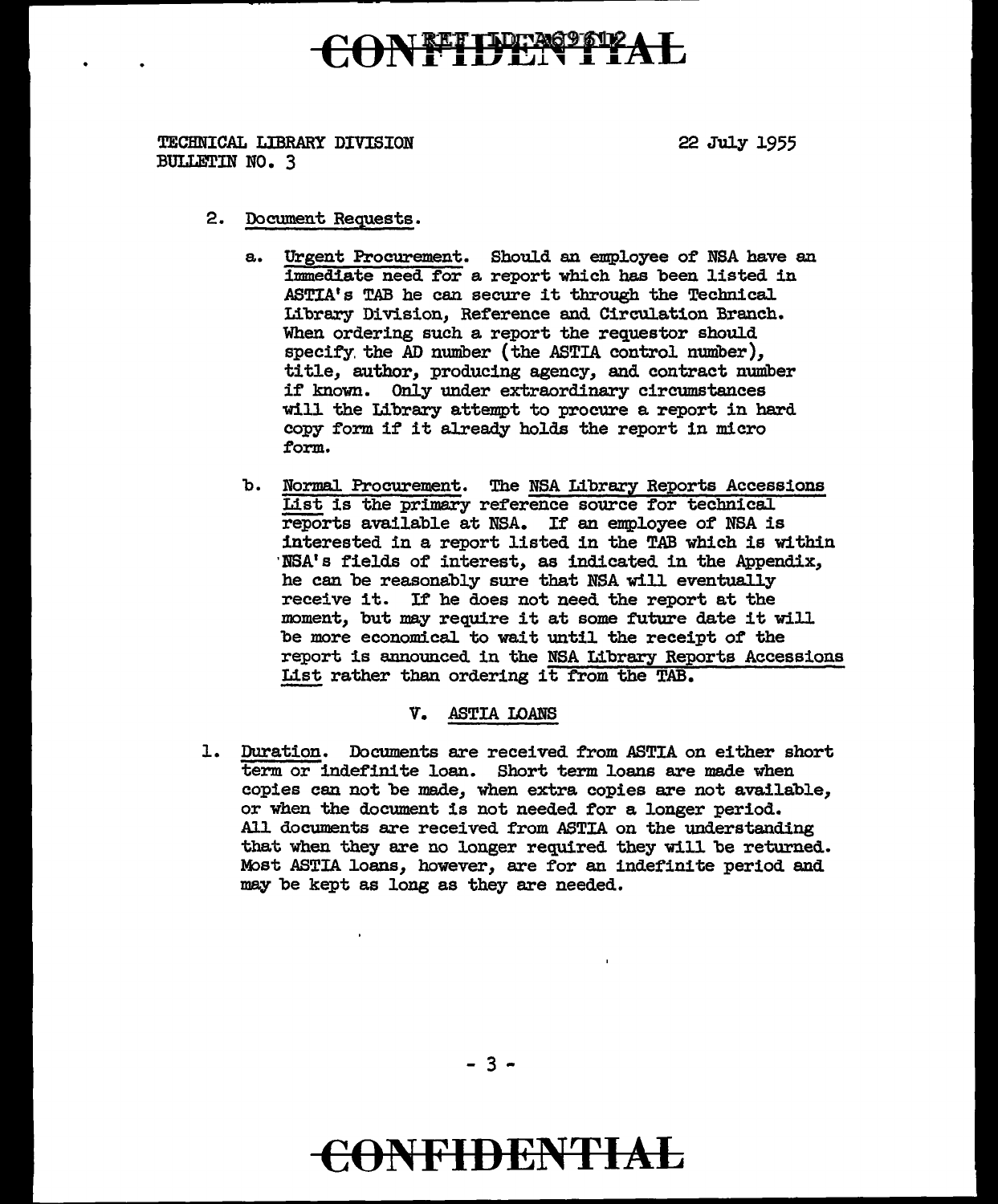### CONFIDENTIAL

TECHNICAL LIBRARY DIVISION BULLETIN NO. 3

22 July 1955

2. Format. Reports requested from ASTIA may be received in any one of three forms. Normally NSA requests to ASTIA are sent before the document is microcarded. As a result most requests are filled by hard copies or photocopies. If the document is susceptible of microcarding, and it has been so processed before receipt of the NSA request, the document will be sent in that form.

DISTRIBUTION IV plus LIB (20)

 $-4 -$ 

## CONFIDENTIAL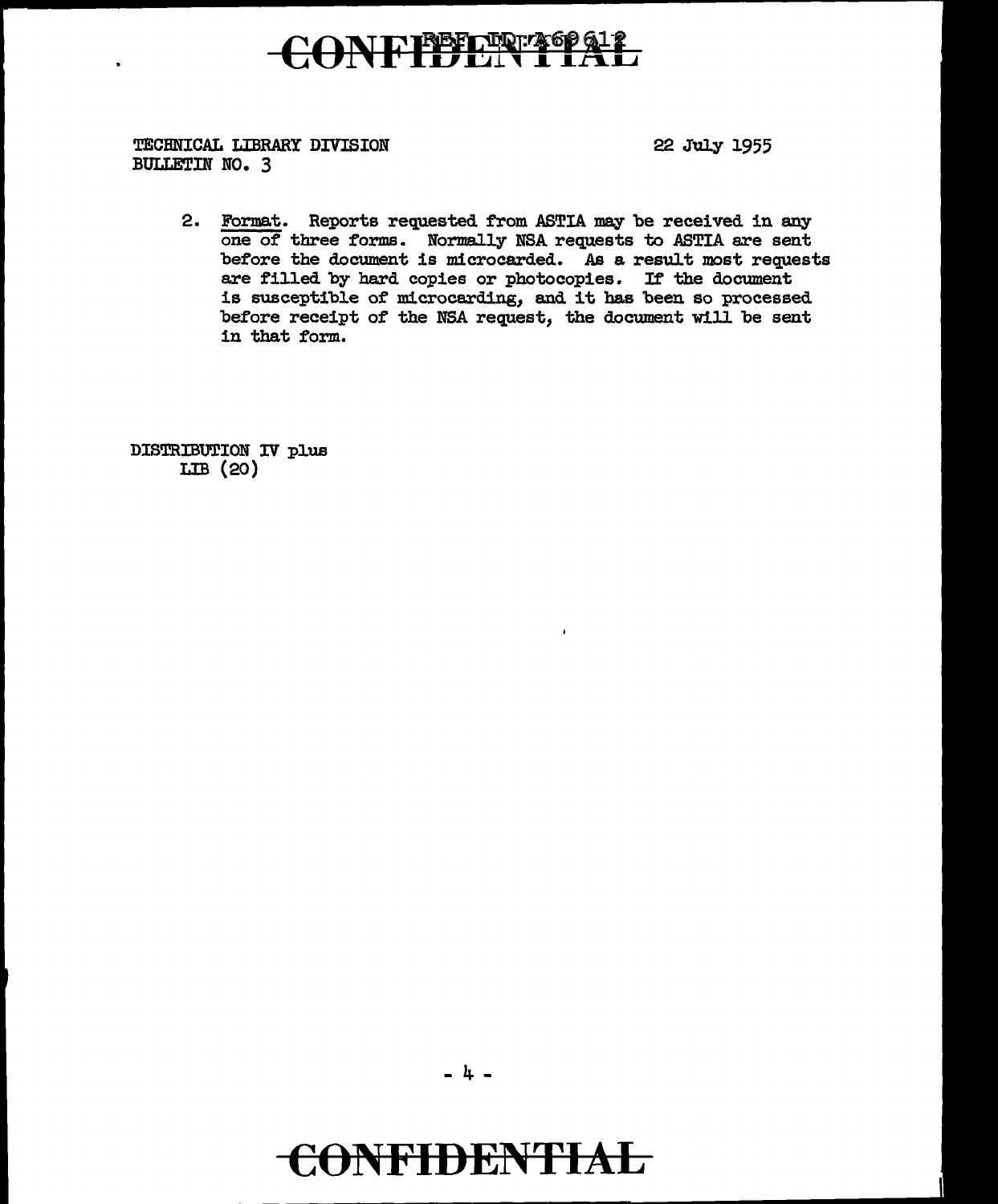### CONFFITDIAN TAL

TECHNICAL LIBRARY DIVISION **BULLETIN NO. 3** 

 $\sim$ 

22 July 1955

#### **APPENDIX**

NSA receives from ASTIA index and microcards pertaining to documents whose subject matter falls within the following categories.

- I. Aircraft and Flight Equipment
	- 1. Aircraft Instruments
- II. Astronomy, Geophysics and Geography
	- 1. Astronomy
	- 2. Cartography
	- 3. Climatology
	- 4. Geomagnetism<br>5. Meteorology
	-
	- 6. Mineralogy
	- 7. Oceanography<br>8. Seismology
	-
- III. Chemical Warfare
	- 1. Pyrotechnics
- IV. Chemistry
	- 1. Physical Chemistry
- V. Communications
	- 1. Combat Information Centers
	- 2. Radio Communications
	- 3. Sound Recording and Amplifications
	- 4. Television
	- 5. Wire Communications
- VI. Detection
	- 1. Acoustic
	- 2. Direction Finders
	- 3. Infrared
	- 4. Magnetic
	- 5. Optical
	- 6. Radar and Radio

 $-5 -$ 

### **ONFIDENTIAL**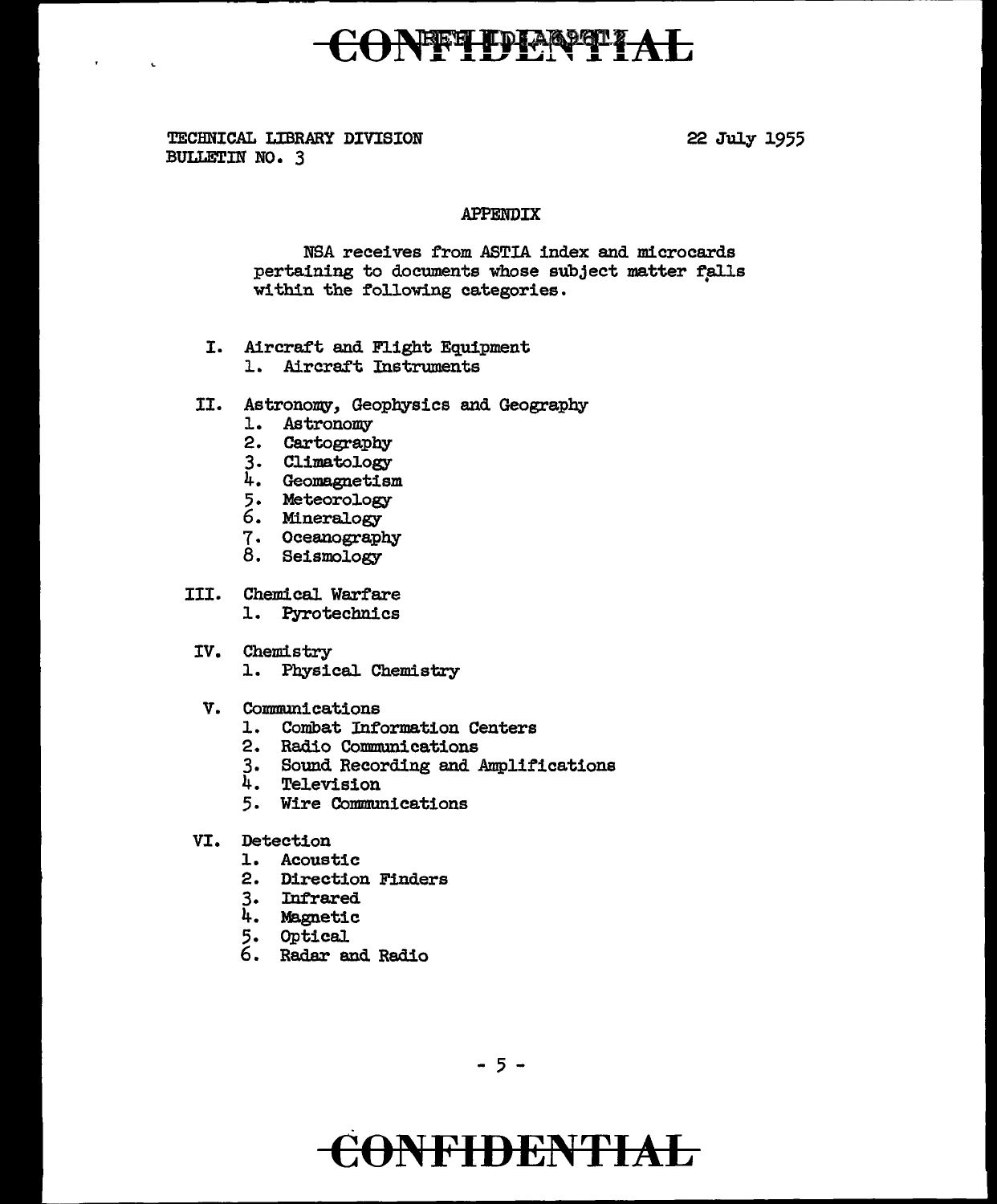## ONEFFEREEL?

TECHNICAL LIBRARY DIVISION BULLETIN NO. 3

r.

 $\mathcal{L}_{\mathbf{c}}$ 

22 July 1955

- VII. Electrical. Equipment
	- 1. Batteries
	- 2. Control and Protective Equipment
	- 3. Distribution Equipment
	- 4. Heating and Lighting Equipment
	- 5. Power Equipment
- VIII. Electronics and Electronic Equipment
	- . 1. .Antennas
	- 2. Components and Accessories
	- 3. Electronic Theory
	- 4. Electronic Tube Devices
	- 5. Modulation Studies
	- 6. Wave Propagation
	- IX. Ground Transportation Equipment l. Special Purpose Vehicles
		- X. Guided Missiles
			- l. Guidance and Control
			- 2. Handling and Launching
			- 3. Warheads and Fuses
	- XI. Installations and Construction 1. Air Conditioning and Refrigeration Equipment
- XII. Materials (Non-Metallic)
	- l. Adhesives and Sealants
	- 2. Ceramics
	- 3. Lubricants
	- 4. Miscellaneous Materials
	- 5. Paints and Finishes
	- 6. Plastics
	- 7. Rubber and Elastomers
- XIII. Mathematics
	- l.. Pure Mathematics
	- 2. Statistics

 $\mathbf{r}$ 

- XIV. Medical Sciences
	- 1. Visual and Auditory Studies

- 6 -

### **C6NFIDENTIAL**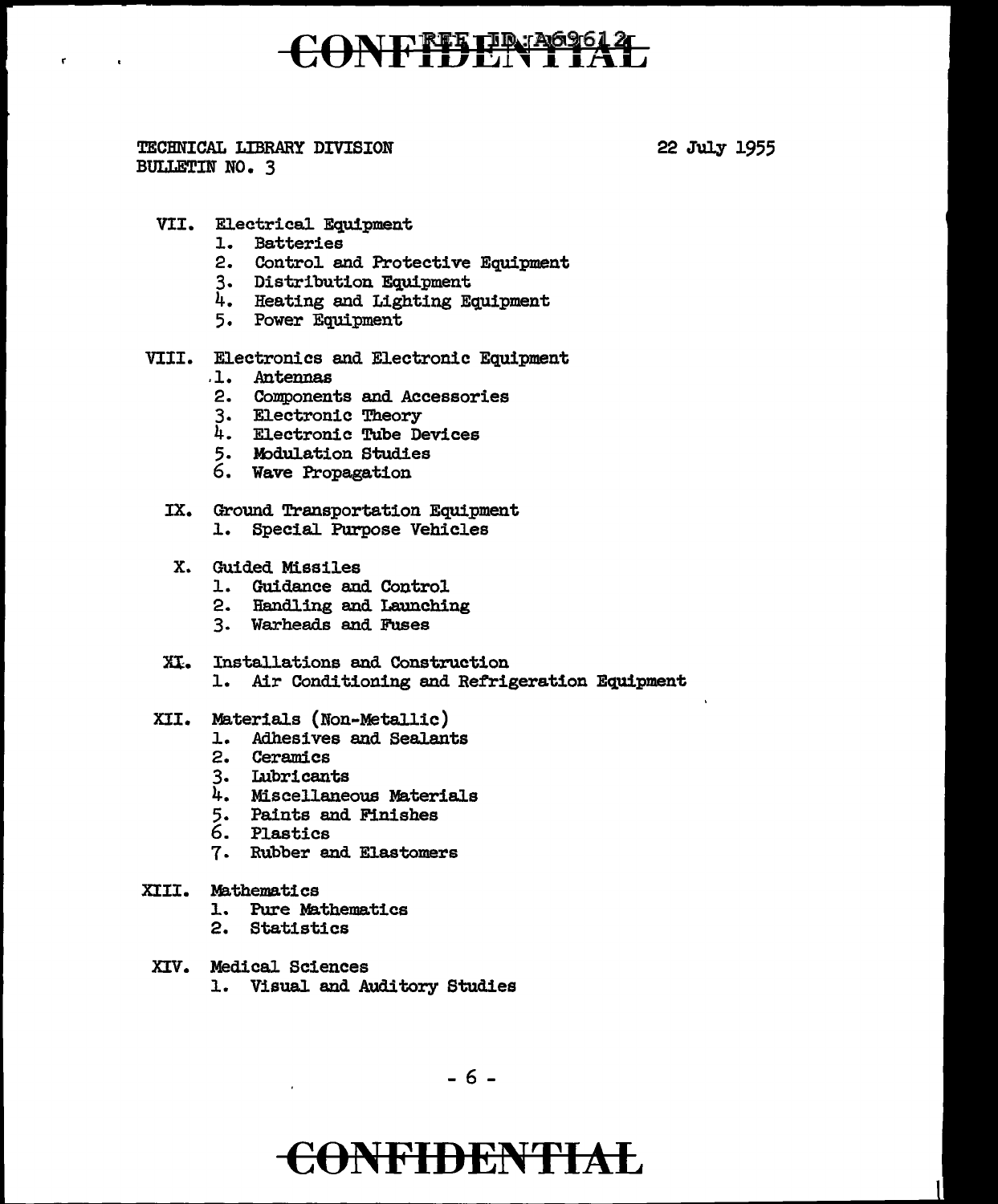# CONFIDENTIAL

TECHNICAL LIBRARY DIVISION BULLETIN NO. 3

Ł

22 July 1955

- XV. Military Sciences and Operations
	- 1. Defense
	- 2. Intelligence
	- 3. Logistics
	- 4. Organization and Administration

#### XVI. Nuclear Physics and Nuclear Chemistry

- 1. Atomic Structure
- 2. Nuclear Reactions
- 3. Radioactivity
- 4. Reactors and Particle Accelerators
- 5. Health Physics
- 6. Military Applications
- XVII. Ordnance
	- 1. Fire Control and Bombing Systems
- XVIII. Personnel and Training
	- 1. Personnel Procurement and Administration
	- XIX. Photography and other Reproduction Processes
		- 1. Cameras
		- 2. Photographic Processes, Techniques and Equipment
		- 3. Miscellaneous Reproduction Processes, Techniques and Equipment

#### XX. Physics

- 1. Acoustics
- 2. Crystallography
- 3. Electricity and Magnetism
- 4. Optics
- 5. Quantum Mechanics
- 6. Solid State Physics
- 7. Spectra and Molecular Theory
- 8. Thermodynamics
- XXI. Production and Management
	- 1. Fabrication
	- 2. Management, Accounting, and Public Relations
	- 3. Plant Design and Production Planning
	- 4. Quality Control
	- 5. Tooling

 $-7 -$ 

## CONFIDENTIAL